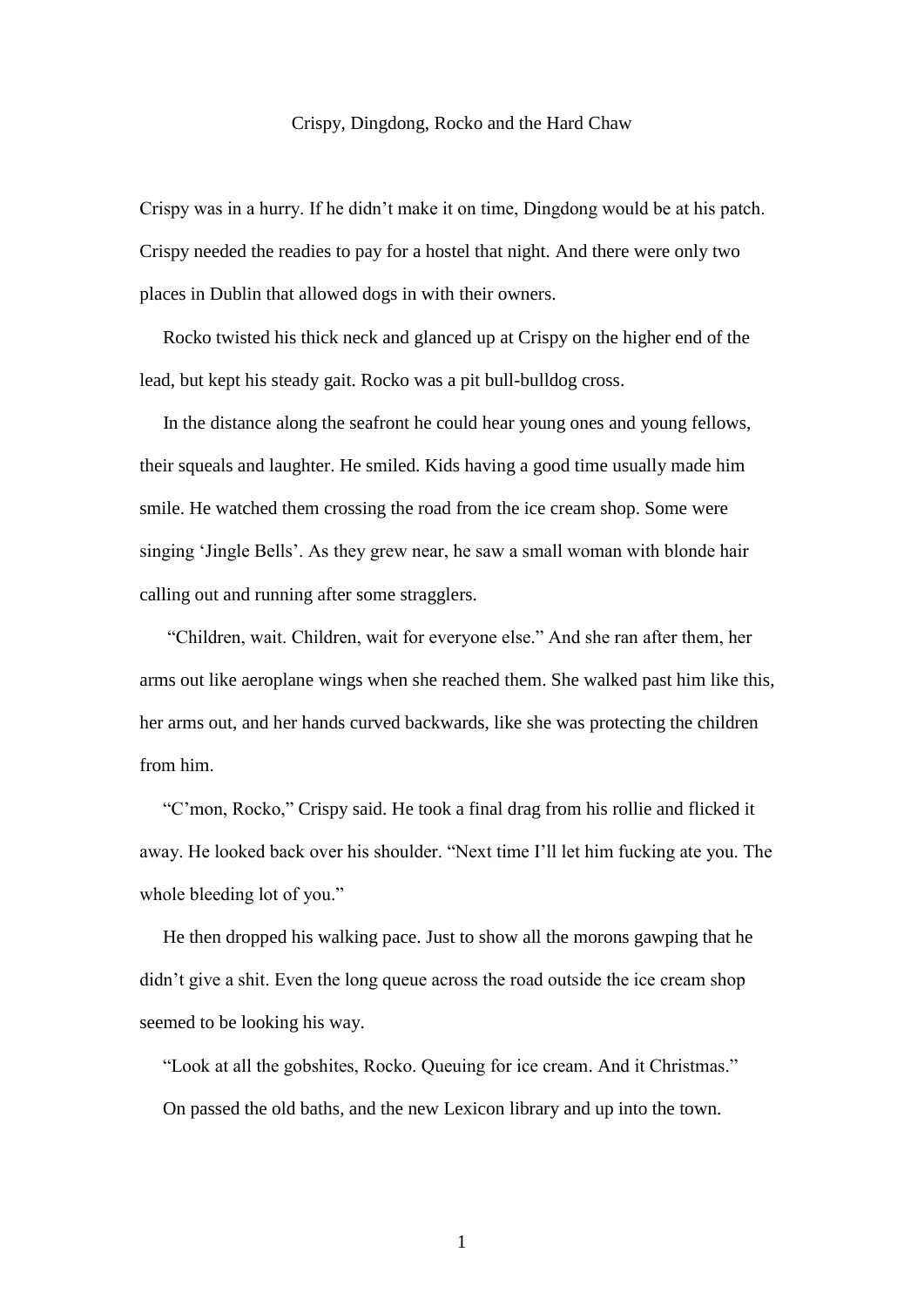Crispy's eyesight wasn't what it used to be. And ever since the fire he felt it was worse than ever. Even though the optician chap told him he'd done the right thing by pressing his hands over his eyes. He wasn't so lucky with the rest of his face and neck. That's how he got the nickname *Crispy*. The other street people gave it to him. Fucking hilarious it was the first time someone used it. His skin had the appearance of a pork joint left too long in the oven. And his ears were gone. Crispy was sound with the nickname. Had it been one of them, he'd have had no problem breaking his bollocks laughing at them too.

 Slouched over as he worked his way around a bunch of young yobs sitting and standing at the outdoor café tables, he felt something clip him in the side of the head. A paper cup. Crispy twisted about, squinting at the group. Three or four of them looking his way, were cackling like a bunch of hyenas, beer cans and bottles in their hands.

 "What the fuck are you playing at?" Crispy said, as he minced threateningly at them.

One of the group, as short and compact as a silverback, stepped in front of him.

 "Easy, Rocko." Crispy said. "Take it easy." And he pulled on the lead as though the dog was straining on it.

"If that thing touches me, I'll bleeding batter the pair of you," the ape said.

 "Leave him be," another young fellow with red hair said, as he stepped between them. "He's old enough to be your granda." Although twice the size the red hair, the ape seemed happy to slip away and back to his mates.

 Crispy shuffled off and on towards the bank. As he drew near, his defective eyes locked onto the ATM like a myopic eagle telescoping in on a hare. People shifted out of his way, on their faces the usual look of distaste.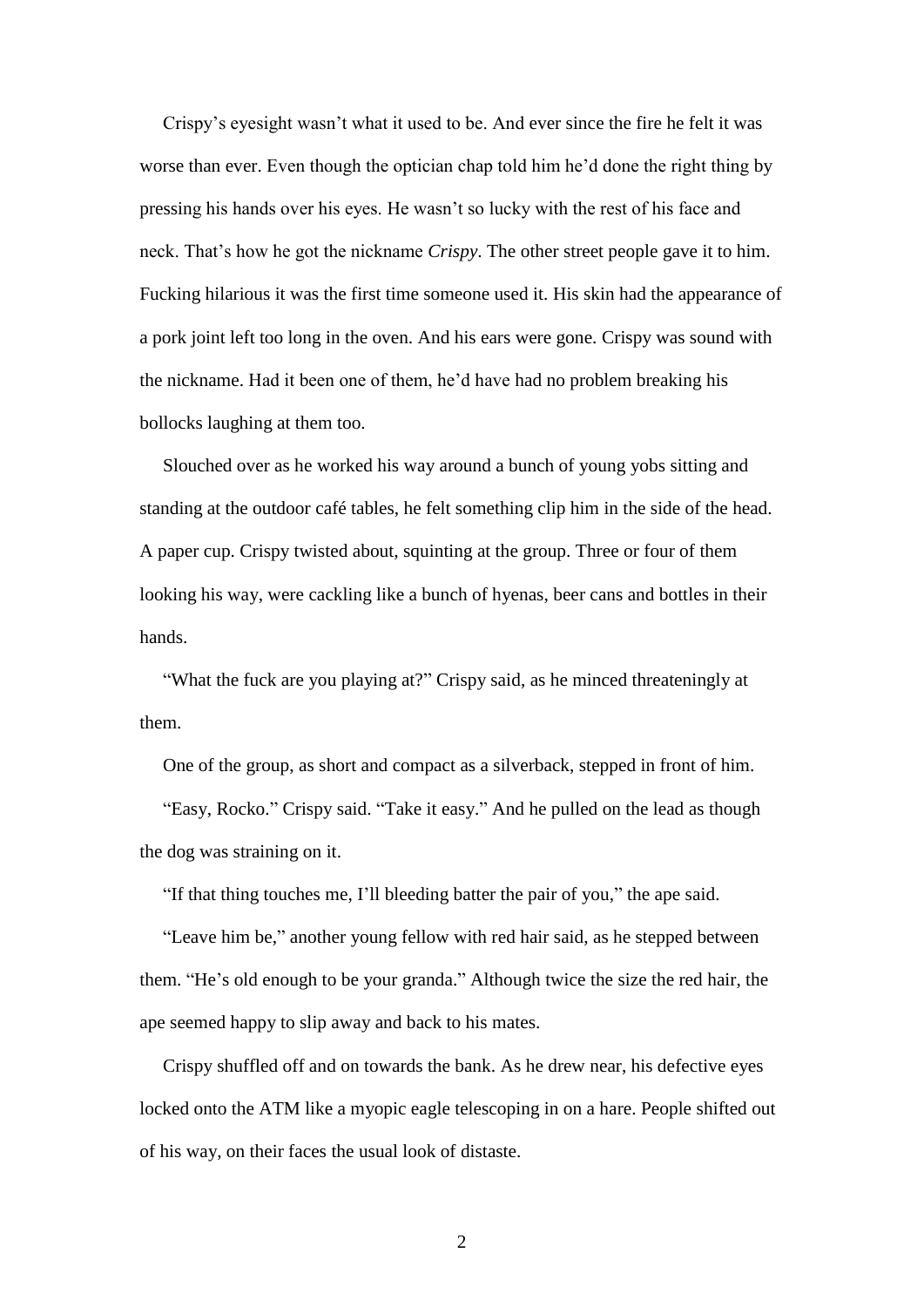Nobody. His patch was empty. Why had he gotten his Alan Wickers in such a twist?

 "Ding dong, ding dong. Get out of that garden," Dingdong said from behind him, shouldered by and almost threw himself to the ground beside the ATM.

"You bleeding dirt-bag, Dingdong. Get to fuck out of it. I mean it now."

 Dingdong ignored him and pointedly shook a few coins in a paper cup at the line of people queuing to withdraw cash. "Anyone got a dollar for Dingdong?" Dingdong said.

"Right, that's it," Crispy said. "Rocko, get him. Kill it."

The white crossbreed smiled up at Crispy, its stubby tail pathetically wagging.

 Dingdong pushed to his feet, laughing a gravelish laugh. "I'm only pulling your wire, Crispy. I've done me tapping for today. I'm off now for a few gargles."

 He emptied the few coins he'd placed in the cup into his own hand, separated two euro coins and dropped them back into the cup. He passed the paper cup to Crispy.

 "There you go, me auld flower," he said. "That'll get you a start with them lot." He nodded at the queue.

"Thanks, Dingdong. Fair fucks to you, man."

Dingdong, moving off, back waved over his head.

"I'll see you later, right?" Crispy shouted after him.

 Sitting with his back next to the wall beside the ATM, Crispy saved his breath and only tried to tap from those he considered his own. People whose faces told him they'd come from similar backgrounds. The holy fucking Joes and Josephines dressed up for evening mass in the church across the road, he ignored. And likewise the laudy daw suits and the Lady Mucks prancing about like they owned the fucking world. Arseholes.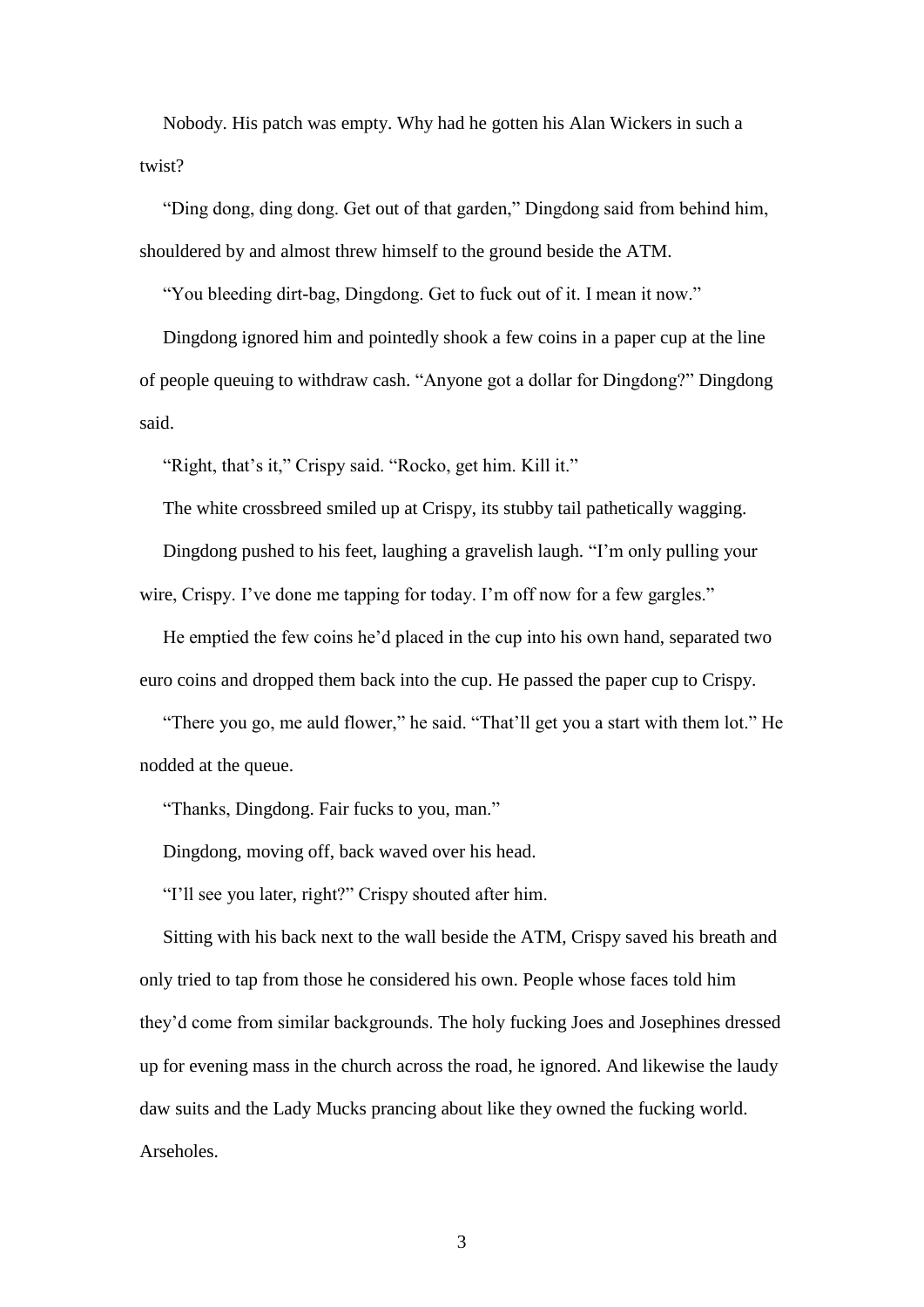"Happy Christmas, love," he said to a rough looking young mother with a few kids hanging out of her.

"Here," she said to one of the kids, a small boy. "Give that to the man."

 The little boy took the coin from her, toddled over to Crispy, an even-toothed smile on his face, and dropped it into his paper cup.

 "Thanks very much, son," he said. He watched as the young mother waddled away. Up the flue she was. Three kids and another on the way.

 Fractured images of his own childhood came to him. He and his two brothers fighting to hold their ma's hand as they walked to mass on Christmas morning. And later on, when they were having their Christmas dinner, his da's angry face shouting at their ma. She shaking her head and pleading with him not to be frightening the children. And it Christmas.

 "Fucking bastard," Crispy said aloud. He buried his head in his arm resting on his knee.

 Only when someone dropped something into his cup did he glance up and shout thanks at the procession of legs. And he looked up too when he heard drunken voices and rowdy laughter coming along the pavement. He recognised the ape and the other yobs from earlier. As they were passing, one of them slammed his palms into the shoulders of another pedestrian.

"Watch where you're going, you stupid prick," he said. The gang exploded into laughter.

Crispy shook his head, but stayed where he sat.

 Pretty soon the street lighting and the Christmas lights took over the daylight. By now, Crispy's body shook and he could hardly bend his fingers. That's when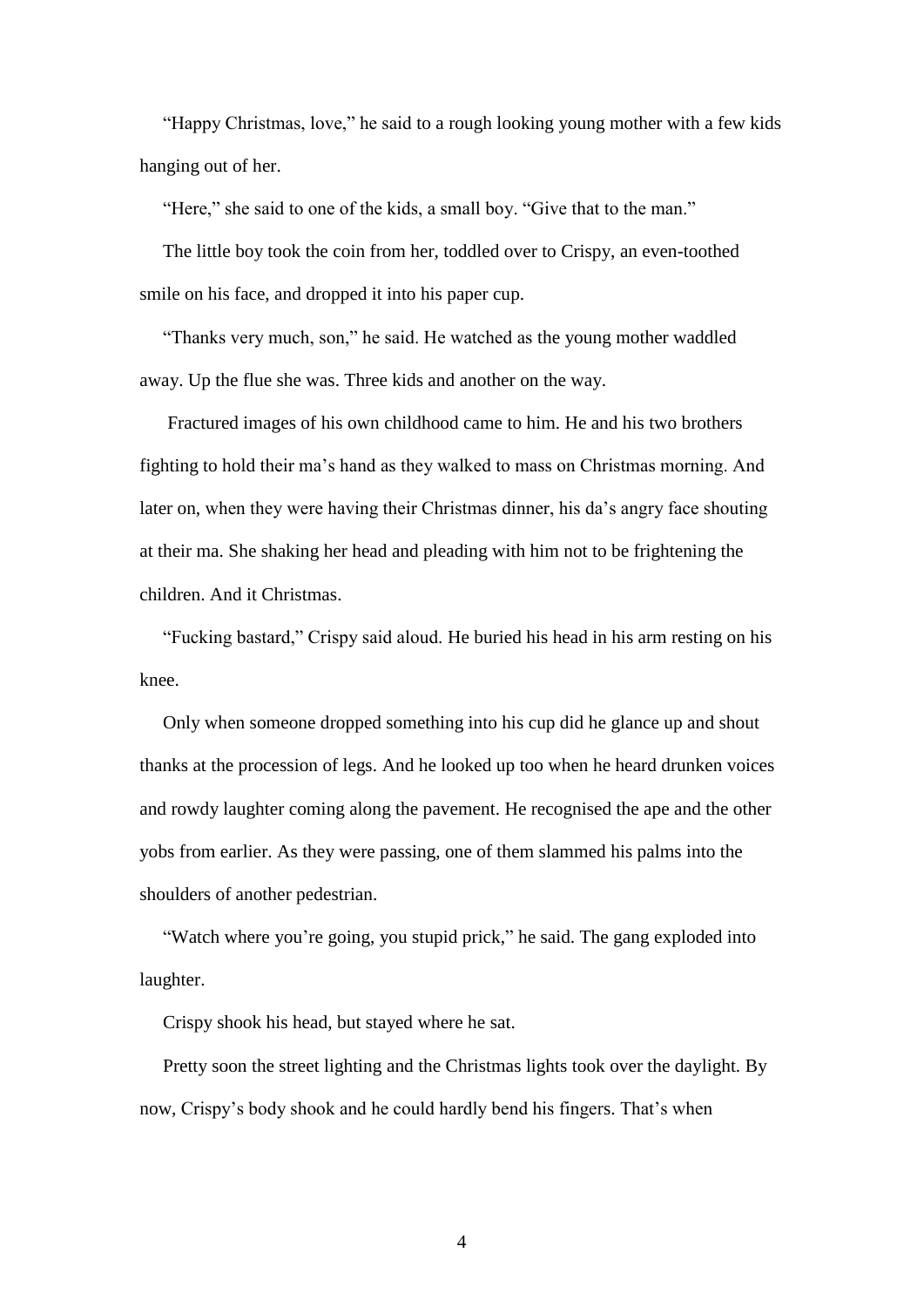somebody placed a fancy paper bag next to him. "That's for you," an old man's voice said. "Happy Christmas."

 "What?" Crispy said, as he watched the tall, heavyset figure move off through the crowd. "Thanks," he shouted.

 Inside the bag was a raincoat. Not a used one but one with a tag on it from the shops. And it had fur inside it. He stood up, faced the wall and pulled on the coat. The instant warmth made him realise how cold it had become.

 "C'mon, Rocko," he said. "It's bleeding brass monkeys. Time for me and you to get a few chips.

 When he got to the chipper, Crispy put the end of the thin rope he used for Rocko's lead under his arm and wrung his hands together. They were raw red. The dark-haired girl from the chip shop came out with a white paper bundle, as she usually did.

 "There you go, Crispy," she said. "I've chucked in a few pieces of cod for you too."

Crispy feigned the usual surprise.

 "Ah thanks very much," he said, taking the fish and chips from her. "Are you sure?"

 "Happy Christmas," she said, with a big, white-toothed smile so perfect, Crispy felt like crying. Something he would do later, when he'd think about her as he tried to get to sleep in the doss house.

 He pushed on as far as the shopping centre. The doors whooshed open. Crispy stepped inside, squatted down and tore open the white paper. Before stuffing a handful of chips in his mouth, he placed a chunk of cod into his dog's open jaws.

"There you go me auld brown son," he said.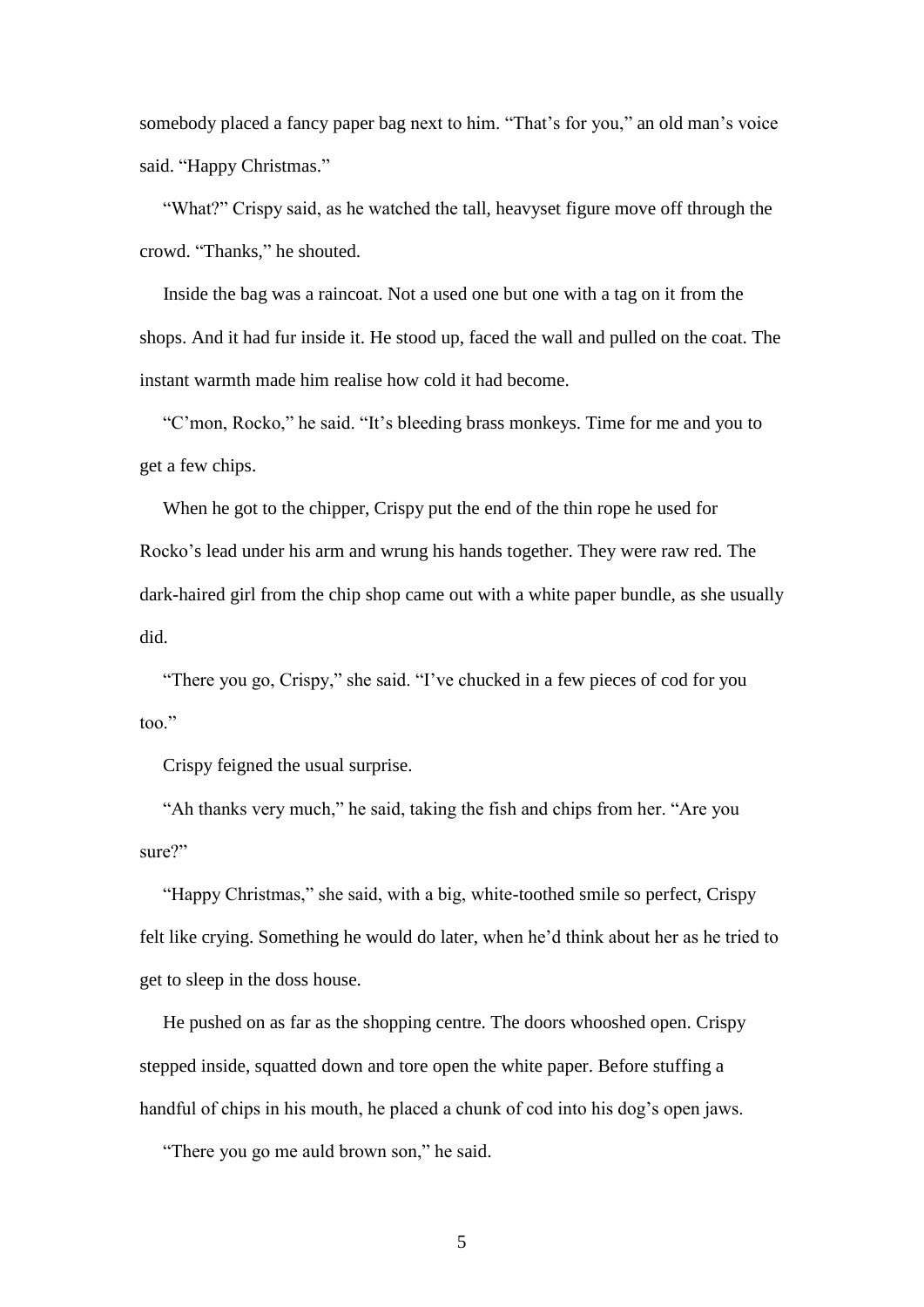Crispy was on his third handful of chips when he heard a familiar voice:

Dingdong.

"Ah lay of us, will you, for Jayzus' sake. Leave it fuckin' out."

 Two security men in dark blue suits, each holding him by the arm, were escorting him from Tesco's.

"Oi," one of them said to Crispy as they neared. "You too."

 Crispy slid his back up the glass he was resting against and got himself to his feet. "That's us, Rocko," he said.

 "Didn't you not manage to get any tins?" he said to Dingdong, as they left the shopping centre.

 "I had one or two earlier from the garage," he said. "But them wankers in there fucked me out before I even got to the till. The bastards."

 Crispy told him not to worry none. And from his pocket he took out a can he'd got from Lidl. "Here," he said. "Put a hole in that. I'm on a diet."

 Dingdong's eyes locked to the can. He took it and poured half its contents down his throat before coming up for air. "Thanks brother. I like the clobber. A regular bleeding dandy, what?"

 Crispy and Dingdong shuffled off until they came to a large crowd, laughing and sneering at someone or something at the side of the road. They stopped and worked their way to where they could get a better view.

 Stripped to his underwear and attached to a lamppost with industrial tape was the young man who had helped Crispy earlier. He recognised his red hair. The crowd was goading him and sneering at him.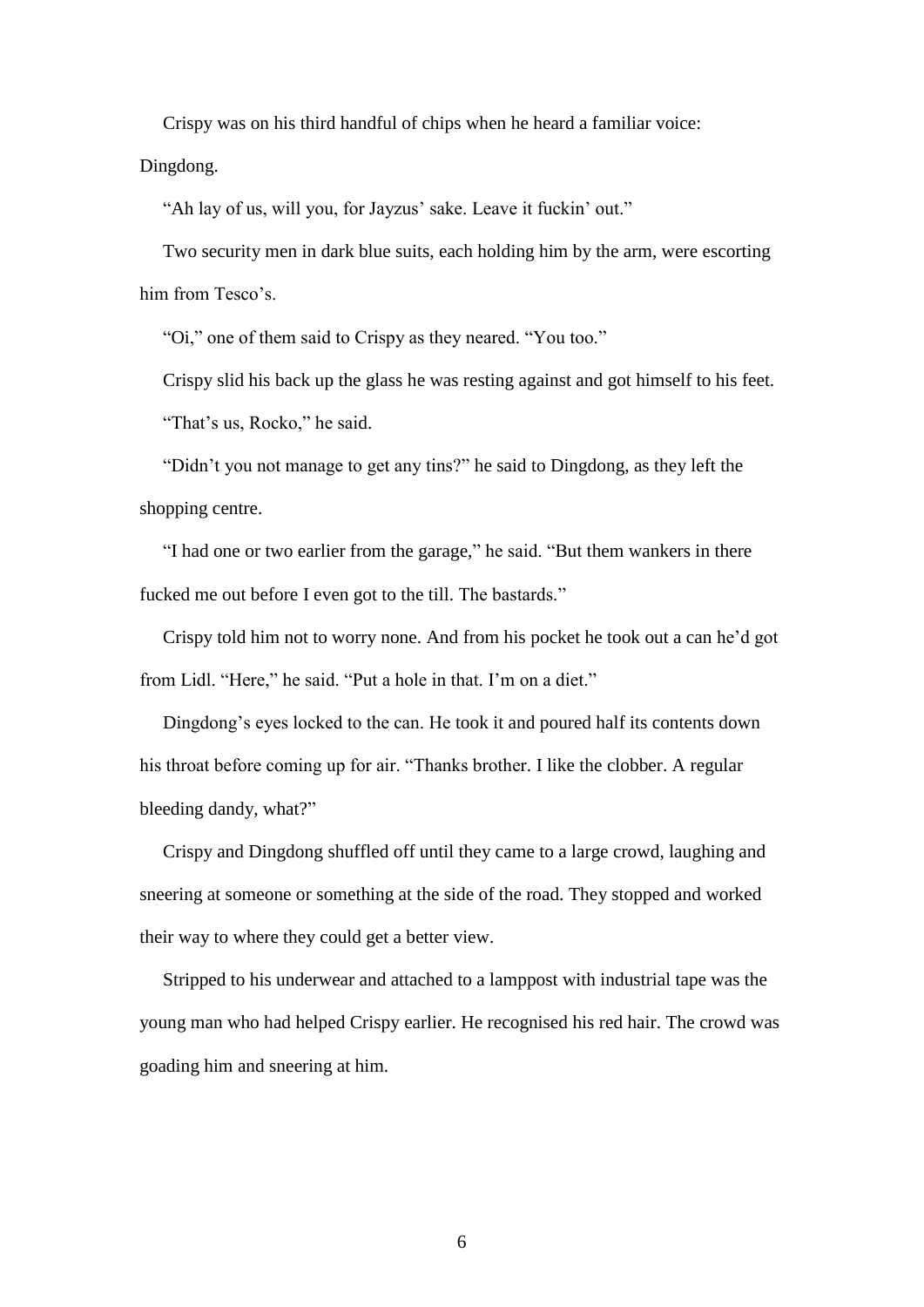Crispy didn't like no shower of scrotes picking on nobody and the whole lot. He wanted to urge Rocko on at the crowd to shift them. But waited instead until most of the crowd dispersed.

 Crispy then stepped up to the young man and asked him if he was all right. The lad told him he was sound. But Crispy could see he was just playing the hard chaw. He then told him that it was one of his mate's stag nights. And that they'd started on the piss early. But because his mate was a bit of a bruiser, they stripped him instead and tied him to the lamppost. Just for a laugh like. He was very embarrassed, and he looked like he might actually start blubbering.

"Take it easy, son," Crispy said. "I'll have you out of this in a jiffy."

 From his pocket, Crispy took out a dinner knife he used for spreading butter on his rolls.

 "Here," Crispy said to Dingdong. "Hold on to that fellah, will you?" The dog obediently allowed itself to be guided away from Crispy and to a shopfront.

 Crispy got to work. He used the serrated edge of the knife to cut through the tape binding the young man to the lamppost. This took some time, but finally, the young man was free.

"Where's your clobber?" Crispy said.

 The young man just stood there with his hands over his groin area. And he shuddered with the cold. "I don't know," he said. "They took everything away. Maybe they threw them somewhere."

"Here," Crispy said, as he took off his new raincoat.

 "But I can't take your coat, mister," the young man said, his head shaking. But took it anyway and wrapped it around his shoulders. He then told Crispy that he'd get